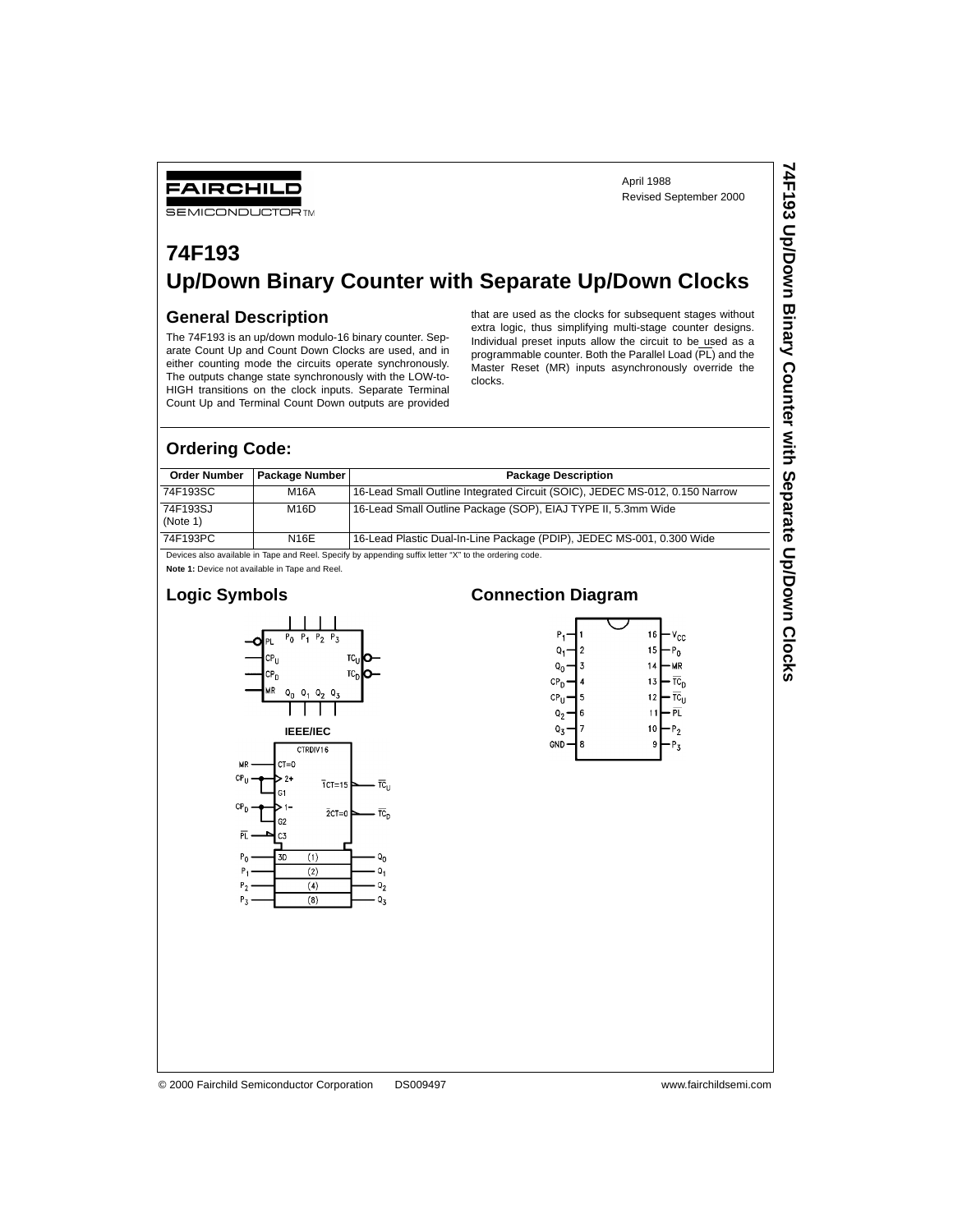## **Unit Loading/Fan Out**

| <b>Pin Names</b> |                                                  | U.L.            | Input $I_{\rm H}/I_{\rm H}$             |  |
|------------------|--------------------------------------------------|-----------------|-----------------------------------------|--|
|                  | <b>Description</b>                               | <b>HIGH/LOW</b> | Output I <sub>OH</sub> /I <sub>OL</sub> |  |
| CP <sub>U</sub>  | Count Up Clock Input (Active Rising Edge)        | 1.0/3.0         | 20 µA/-1.8 mA                           |  |
| CP <sub>D</sub>  | Count Down Clock Input (Active Rising Edge)      | 1.0/3.0         | 20 uA/-1.8 mA                           |  |
| <b>MR</b>        | Asynchronous Master Reset Input (Active HIGH)    | 1.0/1.0         | 20 uA/-0.6 mA                           |  |
| $\overline{PL}$  | Asynchronous Parallel Load Input (Active LOW)    | 1.0/1.0         | 20 µA/-0.6 mA                           |  |
| $P_0 - P_3$      | Parallel Data Inputs                             | 1.0/1.0         | 20 uA/-0.6 mA                           |  |
| $Q_0 - Q_3$      | <b>Flip-Flop Outputs</b>                         | 50/33.3         | $-1$ mA/20 mA                           |  |
| TC <sub>D</sub>  | Terminal Count Down (Borrow) Output (Active LOW) | 50/33.3         | $-1$ mA/20 mA                           |  |
| $TC_{U}$         | Terminal Count Up (Carry) Output (Active LOW)    | 50/33.3         | $-1$ mA/20 mA                           |  |

### **Functional Description**

### The 74F193 is a 4-bit binary synchronous up/down (reversible) counter. It contains four edge-triggered flip-flops, with internal gating and steering logic to provide master reset, individual preset, count up and count down operations.

A LOW-to-HIGH transition on the CP input to each flip-flop causes the output to change state. Synchronous switching, as opposed to ripple counting, is achieved by driving the steering gates of all stages from a common Count Up line and a common Count Down line, thereby causing all state changes to be initiated simultaneously. A LOW-to-HIGH transition on the Count Up input will advance the count by one; a similar transition on the Count Down input will decrease the count by one. While counting with one clock input, the other should be held HIGH, as indicated in the Function Table.

The Terminal Count Up  $(\overline{TC}_U)$  and Terminal Count Down  $( \overline{TC}_{D} )$  outputs are normally HIGH. When the circuit has reached the maximum count state 15, the next HIGH-to-LOW transition of the Count Up Clock will cause  $\overline{TC}_U$  to go LOW.  $\overline{\text{TC}}_{\text{U}}$  will stay LOW until CP<sub>U</sub> goes HIGH again, thus effectively repeating the Count Up Clock, but delayed by two gate delays. Similarly, the  $\overline{TC}_D$  output will go LOW when the circuit is in the zero state and the Count Down Clock goes LOW. Since the TC outputs repeat the clock waveforms, they can be used as the clock input signals to the next higher order circuit in a multistage counter.

$$
\begin{aligned}\n\overline{TC}_U &= \mathsf{Q}_0 \bullet \mathsf{Q}_1 \bullet \mathsf{Q}_2 \bullet \mathsf{Q}_3 \bullet \overline{\mathsf{CP}}_U \\
\overline{TC}_D &= \overline{\mathsf{Q}}_0 \bullet \overline{\mathsf{Q}}_1 \bullet \overline{\mathsf{Q}}_2 \bullet \overline{\mathsf{Q}}_3 \bullet \overline{\mathsf{CP}}_D\n\end{aligned}
$$

The 74F193 has an asynchronous parallel load capability permitting the counter to be preset. When the Parallel Load (PL) and the Master Reset (MR) inputs are LOW, information present on the Parallel Data input  $(P_0-P_3)$  is loaded into the counter and appears on the outputs regardless of the conditions of the clock inputs. A HIGH signal on the Master Reset input will disable the preset gates, override both clock inputs, and latch each Q output in the LOW state. If one of the clock inputs is LOW during and after a reset or load operation, the next LOW-to-HIGH transition of that clock will be interpreted as a legitimate signal and will be counted.

## **Function Table**

| <b>MR</b> | <b>PL</b> | $CP_{11}$ | CP <sub>D</sub> | Mode           |
|-----------|-----------|-----------|-----------------|----------------|
| н         | X         | х         | X               | Reset (Asyn.)  |
|           |           | X         | X               | Preset (Asyn.) |
|           | H         | н         | н               | No Change      |
|           | н         |           | н               | Count Up       |
|           | н         | н         |                 | Count Down     |

H = HIGH Voltage Level

L = LOW Voltage Level

 $X = Immaterial$ 

 $r =$  LOW-to-HIGH Clock Transition

## **State Diagram**



www.fairchildsemi.com 2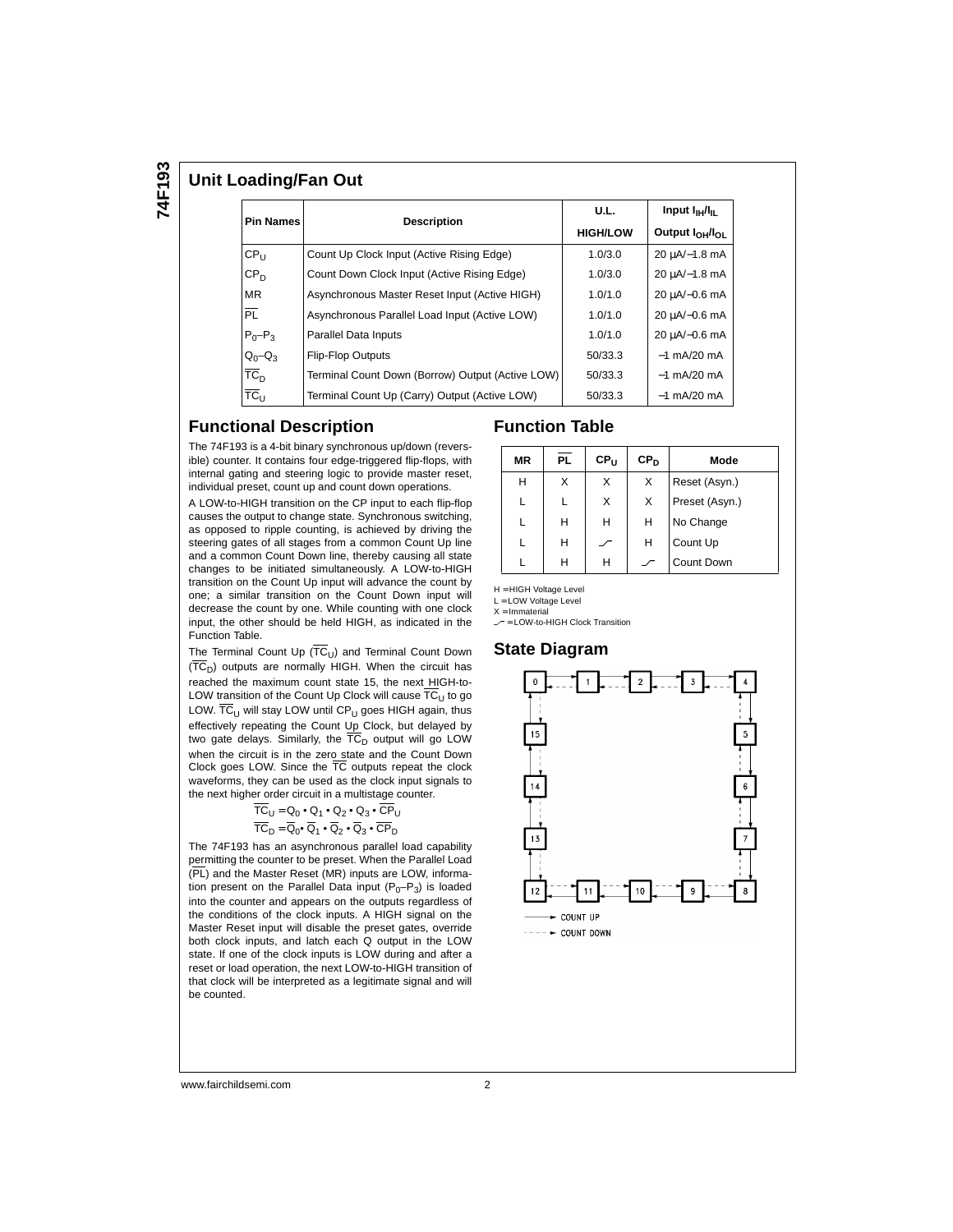

3 www.fairchildsemi.com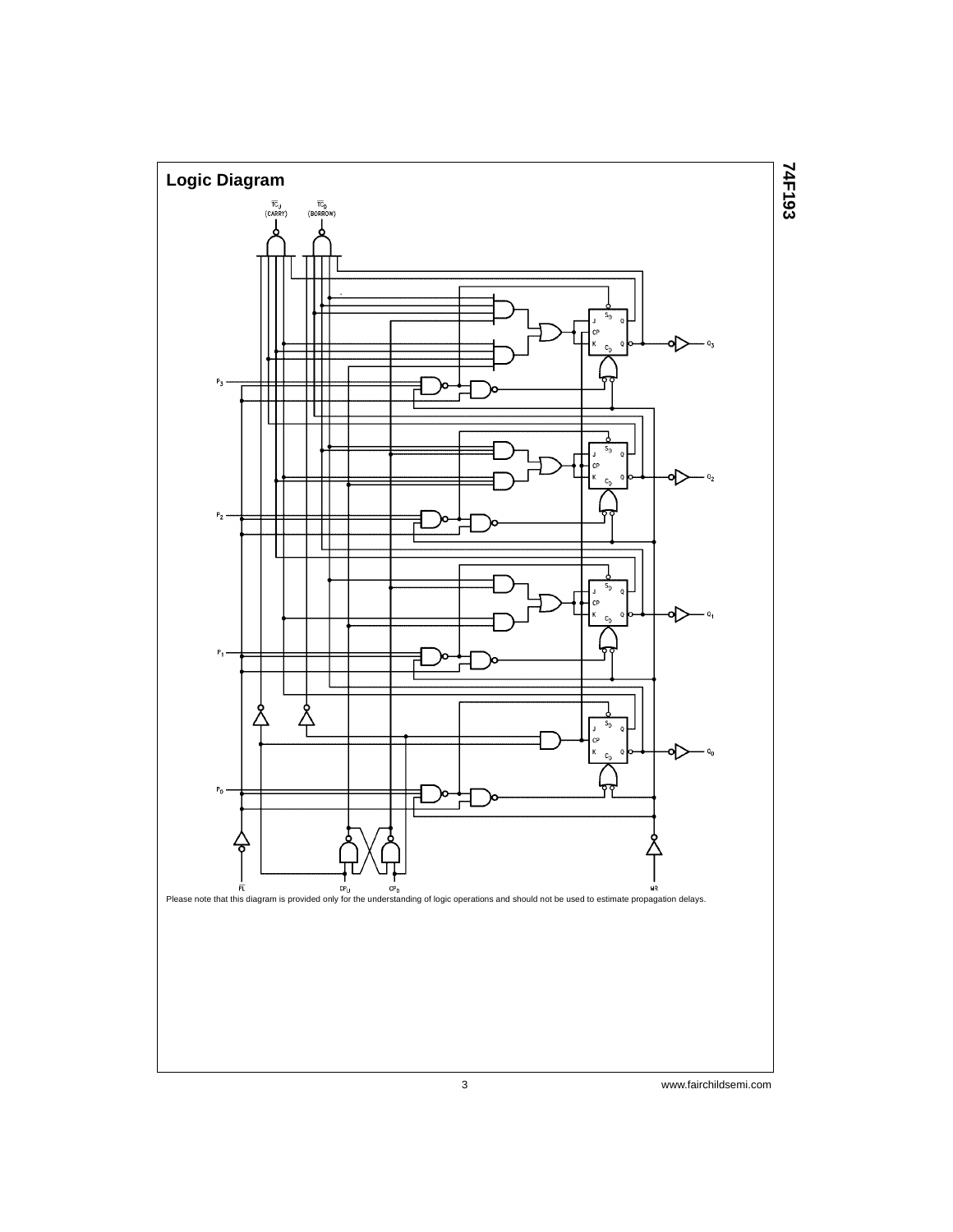**74F193**

## **Absolute Maximum Ratings**(Note 2) **Recommended Operating**

| Storage Temperature                         | $-65^{\circ}$ C to $+150^{\circ}$ C |
|---------------------------------------------|-------------------------------------|
| Ambient Temperature under Bias              | $-55^{\circ}$ C to $+125^{\circ}$ C |
| Junction Temperature under Bias             | $-55^{\circ}$ C to $+150^{\circ}$ C |
| V <sub>CC</sub> Pin Potential to Ground Pin | $-0.5V$ to $+7.0V$                  |
| Input Voltage (Note 3)                      | $-0.5V$ to $+7.0V$                  |
| Input Current (Note 3)                      | $-30$ mA to $+5.0$ mA               |
| <b>Voltage Applied to Output</b>            |                                     |
| in HIGH State (with $V_{CC} = 0V$ )         |                                     |
| <b>Standard Output</b>                      | $-0.5V$ to $V_{CC}$                 |
| 3-STATE Output                              | $-0.5V$ to $+5.5V$                  |
| <b>Current Applied to Output</b>            |                                     |
| in LOW State (Max)                          | twice the rated $I_{\Omega}$ (mA)   |

# **Conditions**

| Free Air Ambient Temperature |  |
|------------------------------|--|
| Supply Voltage               |  |

 $0^\circ \text{C}$  to +70°C +4.5V to  $+5.5V$ 

Standard Output −0.5V to V<sub>CC</sub> Note 2: Absolute maximum ratings are values beyond which the device may be damaged or have its useful life impaired. Functional operation under these conditions is not implied.

**Note 3:** Either voltage limit or current limit is sufficient to protect inputs.

## **DC Electrical Characteristics**

| Symbol           | Parameter                    |                 | Min   | Typ    | Max    | <b>Units</b> | $\mathsf{v}_{\mathsf{cc}}$ | <b>Conditions</b>                                       |  |
|------------------|------------------------------|-----------------|-------|--------|--------|--------------|----------------------------|---------------------------------------------------------|--|
| $V_{\text{IH}}$  | Input HIGH Voltage           |                 | 2.0   |        |        | V            |                            | Recognized as a HIGH Signal                             |  |
| $V_{IL}$         | Input LOW Voltage            |                 |       |        | 0.8    | $\vee$       |                            | Recognized as a LOW Signal                              |  |
| $V_{CD}$         | Input Clamp Diode Voltage    |                 |       |        | $-1.2$ | $\vee$       | Min                        | $I_{IN} = -18$ mA                                       |  |
| $V_{OH}$         | Output HIGH                  | $10\%$ $V_{CC}$ | 2.5   |        |        | V            | Min                        | $I_{OH} = -1$ mA                                        |  |
|                  | Voltage                      | $5\%$ $V_{CC}$  | 2.7   |        |        |              |                            | $I_{OH} = -1$ mA                                        |  |
| $V_{OL}$         | Output LOW Voltage           | $10\%$ $V_{CC}$ |       |        | 0.5    | $\vee$       | Min                        | $I_{OL}$ = 20 mA                                        |  |
| Iн               | Input HIGH                   |                 |       |        | 5.0    |              | Max                        | $V_{IN} = 2.7V$                                         |  |
|                  | Current                      |                 |       |        |        |              |                            |                                                         |  |
| $I_{\text{BVI}}$ | Input HIGH Current           |                 |       |        | 100    | μA           | Max                        | $V_{IN} = 7.0V$                                         |  |
|                  | <b>Breakdown Test</b>        |                 |       |        | 7.0    |              |                            |                                                         |  |
| $I_{CEX}$        | Output HIGH                  |                 |       |        | 50     | μA           | Max                        | $V_{\text{OUT}} = V_{\text{CC}}$                        |  |
|                  | Leakage Current              |                 |       |        |        |              |                            |                                                         |  |
| $V_{ID}$         | Input Leakage                |                 | 4.75  |        |        | V            | 0.0                        | $I_{ID} = 1.9 \mu A$                                    |  |
|                  | Test                         |                 |       |        |        |              |                            | All Other Pins Grounded                                 |  |
| $I_{OD}$         | Output Leakage               |                 |       |        | 3.75   | μA           | 0.0                        | $V_{\text{IOD}} = 150 \text{ mV}$                       |  |
|                  | Circuit Current              |                 |       |        |        |              |                            | All Other Pins Grounded                                 |  |
| Ιp.              | Input LOW Current            |                 |       |        | $-0.6$ |              |                            | $V_{IN} = 0.5V$ (MR, $\overline{PL}$ , P <sub>n</sub> ) |  |
|                  |                              |                 |       | $-1.8$ |        | mA           | Max                        | $V_{IN} = 0.5V$ (CP <sub>u</sub> , CP <sub>n</sub> )    |  |
| $I_{OS}$         | Output Short-Circuit Current |                 | $-60$ |        | $-150$ | mA           | Max                        | $V_{\text{OUT}} = 0V$                                   |  |
| $I_{\rm CC}$     | Power Supply Current         |                 |       | 38     | 55     | mA           | Max                        |                                                         |  |